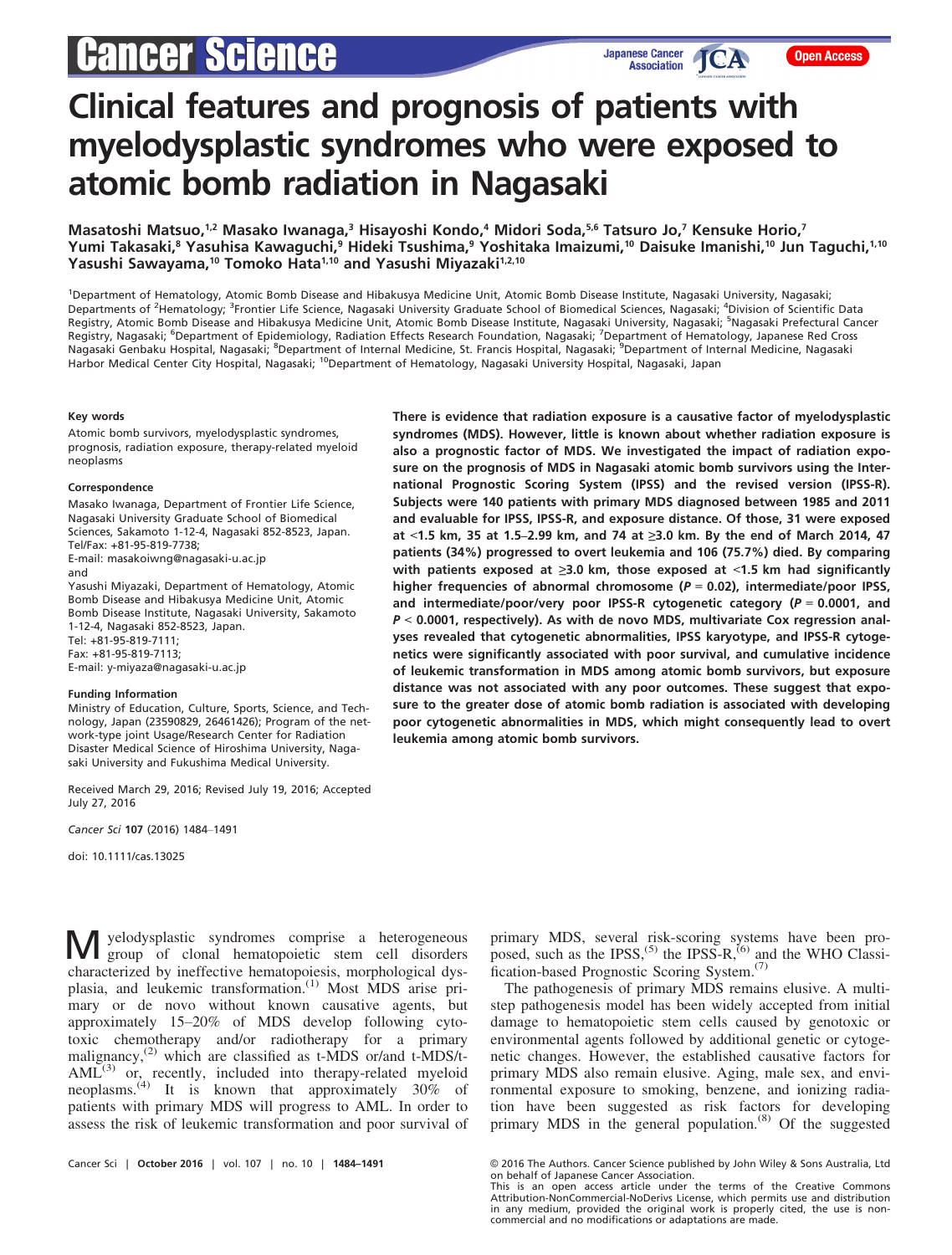risk factors, ionizing radiation is a well-known carcinogen that induces chromosomal and genetic abnormalities. The association between non-therapeutic ionizing radiation and the incidence of primary MDS were reported in a UK case–control study,<sup>(9)</sup> a case report of aircrews exposed to cosmic radiation mostly in the range of  $2-4$  mSv per year,<sup> $(10)$ </sup> and a retrospective cohort study of children with brain tumor who were examined with  $CT$  scan.<sup>(11)</sup> However, none evaluated the effect of ionizing radiation on the prognosis of MDS.

We previously reported a significant radiation dose-dependent increase in the incidence of primary MDS in Nagasaki A-bomb survivors, $^{(12)}$  who were typically exposed to environmental radiation with low to high doses.<sup> $(13)$ </sup> In the previous study, we found that more primary MDS patients occurred in those exposed to the higher radiation dose, and that they had the complex chromosomal abnormality similar to that seen in  $t-MDS$ .<sup>(12)</sup> Also recently, Jo *et al.*<sup>(14)</sup> reported that Nagasaki A-bomb survivors with MDS who were treated with azacitidine, in particular those exposed at an age of 10 years, showed poorer survival than patients with de novo MDS who were treated with azacitidine. However, whether MDS among A-bomb survivors had a higher risk of leukemic transformation than de novo MDS, and whether A-bomb radiation is an independent prognostic factor even after taking into account the existing prognostic scoring systems for MDS, have been not analyzed.

Therefore, in the present study, we aimed to elucidate the clinical features of patients with MDS that occurred in A-bomb survivors by exposure status in detail, and to evaluate whether exposure to A-bomb radiation is significantly associated with progression to overt leukemia and survival, being independent of the effect of existing prognostic scoring systems for MDS.

### Methods

**Study design.** This is a retrospective observational study on the basis of data collected in our previous study<sup>(12)</sup> and the extension work undertaken by a collaborative team consisting of the ABDI of Nagasaki University, the NPCR,<sup>(15)</sup> and five hospitals in Nagasaki City (all Nagasaki, Japan). The institutional review boards of ABDI (approval numbers 16031797 and 13042607) and NPCR (approved numbers 24-1520 and 25-1445) approved this study. The respective institutional review boards of five collaborative hospitals also approved to join this study and to provide clinical data of patients.

Patients. A total of 226 patients with primary MDS were enrolled in this study. Of them, 151 patients had been already identified in 1985–2004 among Nagasaki A-bomb survivors who were directly exposed to A-bomb radiation and for whom information on exposure distance (in km) was included in our previous work of the ABDI dataset.<sup>(12)</sup> An additional 75 patients with primary MDS were included who were diagnosed in 2005–2011 in our extension work in the same manner as our previous study. Briefly, any MDS cases diagnosed at the five collaborative hospitals were re-examined. The diagnosis certainty was based on detailed clinical information by hematologists and then registered into NPCR. International Classification of Diseases for Oncology, 3rd Edition codes were assigned to all cases in NPCR,  $(16)$  followed by linkage to the ABDI database, and then extracted for analysis. In this process, we carefully eliminated MDS patients with pre-existing malignancies before the diagnosis of MDS and those with International Classification of Diseases for Oncology, 3rd Edition code 9987/3; t-MDS.

Clinical data. We retrospectively reviewed clinical data of each case at diagnosis, including peripheral blood cell counts, blast counts in bone marrow, cytogenetic examination, the FAB classification,<sup>(1)</sup> and the 2000 WHO classification.<sup>(4)</sup> We also accumulated information on outcome data including date of death, date of progression to overt leukemia, and the last recorded follow-up date until March 2014.

After classified into subtypes according to the FAB and WHO classifications, we combined the subtypes into RA, RARS, RAEB/RAEB-t, WHO-RCMD, and WHO-RAEB-1/ RAEB-2, because of the small number of cases in this study. Cytogenetic information was obtained as a karyotype report during the routine diagnostic procedure at the respective hospitals, which were described in accordance with the International System for Human Cytogenetic Nomenclature version at the time of diagnosis. Risk category by cytogenetics was then classified into good, intermediate, and poor according to the IPSS,<sup>(5)</sup> or into very good, good, intermediate, poor, and very poor according to the IPSS-R. $^{(6)}$  Clinical risk was stratified using IPSS (low, INT-1, NT-2, and high). We did not evaluate the IPSS-R prognostic risk categories and the WHO Classification-based Prognostic Scoring System score because data on bone marrow blast percentage and transfusion-dependency were not fully available.

Radiation exposure status. Available data regarding radiation exposure status include sex, age in years at the time of the A-bomb, exposure distance in km from the hypocenter, and death and migration dates. Exposure dose estimate was not available. Age at exposure was treated as a continuous value, categorized into 5-year groups, or dichotomized (<19 and  $\geq$ 20 years). Exposure distance in km was categorized into three groups  $(1.5, 1.5-2.99, \text{ and } 3.0-10.0 \text{ km})$ . The cut-off values for exposure distance were chosen on the basis of our previous report.<sup> $(12)$ </sup> Roughly speaking, the cut-off point of exposure distance 1.5 km corresponds to approximate exposure radiation dose of 1 Gy and 3.0 km corresponds to 0.005 Gy, if exposed outside without shielding.

Statistical analysis. Frequencies of categorical variables were compared using the  $\chi^2$ -test or Fisher's exact test. Continuous variables are presented as the median with ranges and compared with the use of Wilcoxon's rank-sum test or the Kruskal–Wallis test, or were categorized into several groups as necessary. Cumulative probabilities and the 95% CI of OS and EFS were estimated by the Kaplan–Meier method, and compared between groups using the log–rank test. Overall survival was censored at the time of death or last follow-up. Event-free survival was censored at the time of death, progression to overt leukemia, or last follow-up, whichever occurred first. Effects of factors on OS and EFS were evaluated by using univariate and multivariate Cox regression hazard models. In multivariate analyses, interactions between factors were also tested. Cumulative incidence rate of leukemic transformation was estimated by taking into account the competing risk of non-leukemic death, and compared between groups using Gray's test. Statistical analyses were carried out using SAS version 9.3 (SAS Institute, Cary, NC, USA), R version 2.12.1 (R Foundation, Vienna, Austria), and EZR version 1.27 (Saitama Medical Center, Jichi Medical University, Saitama, Japan). P-values <0.05 were defined as significant.

#### Results

Patient characteristics. Among 226 patients, 86 were not evaluable for IPSS or IPSS-R due to the lack of information.

Cancer Sci | October 2016 | vol. 107 | no. 10 | 1485 © 2016 The Authors. Cancer Science published by John Wiley & Sons Australia, Ltd on behalf of Japanese Cancer Association.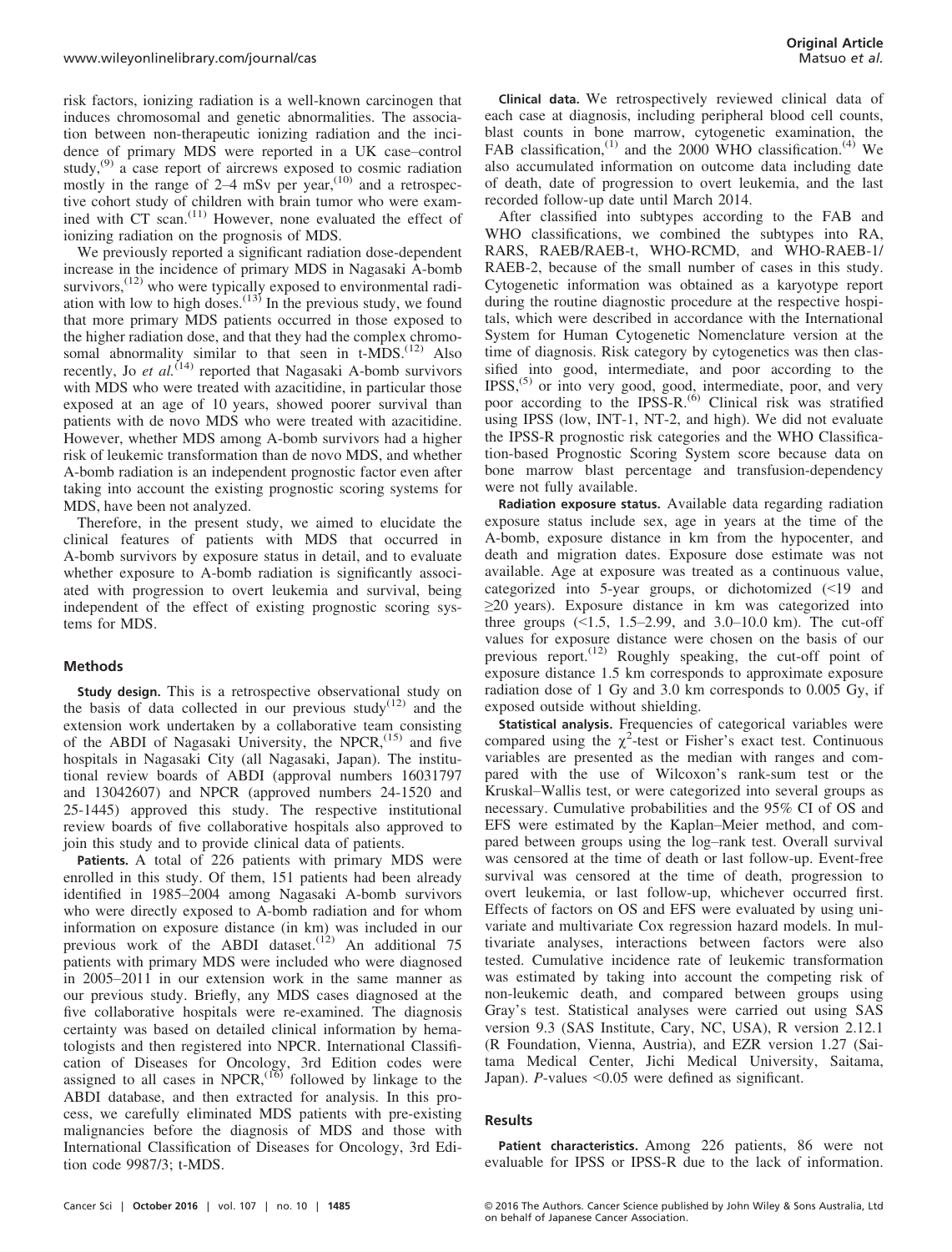Therefore, a total of 140 patients who were evaluable for IPSS was included in this analysis. Of those, 31 (22.1%) were exposed at a distance within 1.5 km, 35 (25.0%) at 1.5– 2.99 km, and 74 (52.9%) at over 3.0 km.

Demographic characteristics of the 140 patients are given in the left column of Table 1. Of the 140 patients, 73 (52%) were male, and 106 (75.7%) were exposed at an age younger than 20 years, with median exposure age of 15.5 years (range, 0.3–40.6 years), and 78 (56%) were diagnosed in the period 1995–2004. Median age at diagnosis was 72.0 years (range, 42–94.6 years). The median latency from the time of A-bombing to the date of MDS diagnosis was 55.6 years (range, 39.7–67.8 years).

Clinical characteristics of the 140 patients are given in the left column of Table 2. According to the FAB classification, 95 (68%) were classified into RA/RARS and 38 (27%) were into RAEB/RAEB-t. According to the WHO classification, 94 (68%) were classified into RA/RARS/RCMD and 33 (23%) were into RAEB-1/2. Of the 140 patients, 77 (55%) had abnormal karyotype. According to IPSS, 93 (66%) had two or three-lineage cytopenia, 62 (41%) had intermediate and poor karyotypes, and 38 (27%) had an INT-2/high level of total IPSS score. Among 117 patients who were evaluable for IPSS-R cytogenetics, 51 (44%) were classified into the INT/poor/ very poor group.

Comparison of patients' characteristics by exposure distance. Demographic characteristics by exposure distance group are given in the right columns of Table 1. There were no significant differences in gender distribution, age at exposure, age at diagnosis, years of diagnosis, or time from exposure to the diagnosis of MDS among the three exposure distance groups, nor between those exposed at <1.5 km and 3.0–10.0 km.

Clinical characteristics by exposure distance group are given in the right columns of Table 2. There was no significant difference in distributions of FAB classification, WHO 2000 classification, hemoglobin level, absolute neutrophil count level,

cytopenia score, or IPSS score among the three exposure distance groups, nor between those exposed at <1.5 km and 3.0–10.0 km. Furthermore, among the WHO 2000 classification, there was no significant difference in the frequency between RCMD and those without multilineage dysplasia type (RA/RARS) among the three exposure distance groups, nor between those exposed at <1.5 km and 3.0–10.0 km. However, the frequencies of abnormal chromosome, intermediate/poor IPSS cytogenetic category, and intermediate/poor/very poor IPSS-R cytogenetic category were significantly higher in patients exposed at <1.5 km compared with the other exposure groups. The platelet count was higher in patients exposed at <1.5 km than other exposure groups.

Impacts of exposure distance and clinical factors on outcomes. By the end of March 2014, 47 (34%) patients had progressed to overt leukemia and 106 (75.7%) had died. Causes of deaths, time from diagnosis to outcomes, and the probability of OS, EFS, and CIR-L were summarized in Table 3. In all patients, the median follow-up for survival was 3.2 years (range, 0.1–21.0 years); the estimated 10-year OS, EFS, and the CIR of progression to overt leukemia were 24.8% (95% CI, 17.1–33.2%), 23.4% (95% CI, 16.1–31.7%), and 35.4% (95% CI, 27.0–43.9%), respectively.

There were no statistically significant differences among exposure distance groups in the OS (Fig. 1a) and EFS (Fig. 1b), although patients exposed at <1.5 km tended toward worse OS and EFS than those exposed at 3.0–10.0 km, in particular at the time of the 10-year follow-up.

There was also no statistically significant difference among exposure distance groups in the CIR of progression to overt leukemia (Fig. 2a), although patients exposed at <1.5 km and 1.5–2.99 km tended to have a higher progression to overt leukemia. When we analyzed CIRs of progression to overt leukemia and deaths without leukemic transformation as a competing event by exposure distance, patients who were exposed at <1.5 km and 1.5–2.99 km tended to progress to

Table 1. Demographic characteristics of patients with myelodysplastic syndromes who were exposed to atomic bomb radiation in Nagasaki, grouped by radiation exposure status

| Characteristics           | $n$ (%) or       |                  | Exposure distance† | P for difference   | P for difference      |                                     |
|---------------------------|------------------|------------------|--------------------|--------------------|-----------------------|-------------------------------------|
|                           | median (range)   | $<$ 1.5 km       | $1.5 - 2.99$ km    | $>3.0$ km          | among<br>three groups | between <1.5 km<br>$vs \geq 3.0 km$ |
| No. of patients           | 140              | 31               | 35                 | 74                 |                       |                                     |
| Sex                       |                  |                  |                    |                    |                       |                                     |
| Male                      | 73 (52)          | 16 (52)          | 21 (60)            | 36 (49)            | 0.54                  | 0.78                                |
| Female                    | 67 (48)          | 15 (48)          | 14 (40)            | 38 (51)            |                       |                                     |
| Age at exposure:          |                  |                  |                    |                    |                       |                                     |
| Median (range), years     | $15.5(0.3-40.6)$ | $16.5(2.5-39.4)$ | $15.0$ (3.2-40.6)  | $14.8(0.3 - 33.5)$ | 0.87                  | 0.81                                |
| $<$ 20                    | 106 (76)         | 25(81)           | 28 (80)            | 53 (72)            | 0.48                  | 0.34                                |
| $\geq$ 20                 | 34 (24)          | 6(19)            | 7(20)              | 21 (28)            |                       |                                     |
| Age at diagnosis§         |                  |                  |                    |                    |                       |                                     |
| Median (range), years     | 72.0 (42.0–94.6) | 74.4 (54.8–89.3) | 72.4 (48.5–90.7)   | 71.3 (42.0-94.6)   | 0.92                  | 0.76                                |
| <72                       | 70 (50)          | 14 (45)          | 17 (49)            | 39 (53)            | 0.77                  | 0.78                                |
| $\geq$ 72                 | 70 (50)          | 17 (55)          | 18 (51)            | 35 (47)            |                       |                                     |
| Year of diagnosis         |                  |                  |                    |                    |                       |                                     |
| 1985-1994                 | 24 (17)          | 5(16)            | 6(17)              | 13 (18)            | 0.94                  | 0.70                                |
| 1995-2004                 | 78 (56)          | 19 (61)          | 20 (54)            | 39 (53)            |                       |                                     |
| 2005-2013                 | 38 (27)          | 7(23)            | 9(25)              | 22 (30)            |                       |                                     |
| Time from exposure, years | 55.6 (39.7–67.8) | 55.6 (39.7–67.5) | 55.4 (40.2–89.9)   | 56.2 (40.0–67.8)   | 0.88                  | 0.62                                |

†The cut-off values of 1.5 and 3.0 km were chosen according to previous studies.(12) The cut-off point of exposure distance 1.5 km corresponds to an approximate exposure radiation dose of 1 Gy, and 3.0 km corresponds to 0.005 Gy, if exposed outside. ‡Cut-off value of 20 years was chosen according to previous studies.<sup>(12)</sup> §Cut-off value of 72 years was chosen according to median.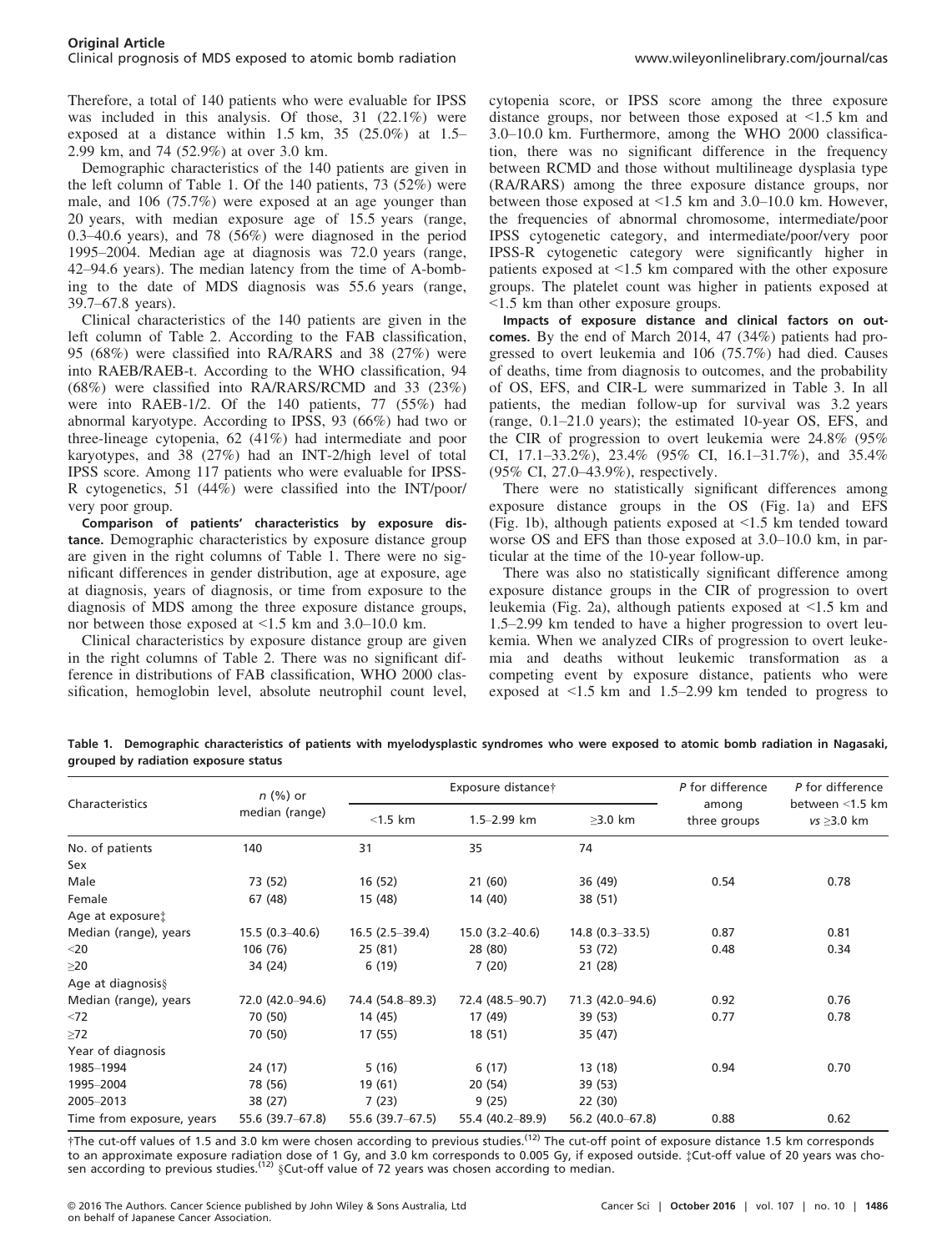|  |                                      |  | Table 2. Clinical characteristics of patients with myelodysplastic syndromes who were exposed to atomic bomb radiation in Nagasaki, |  |  |  |  |  |
|--|--------------------------------------|--|-------------------------------------------------------------------------------------------------------------------------------------|--|--|--|--|--|
|  | grouped by radiation exposure status |  |                                                                                                                                     |  |  |  |  |  |

|                                | $n$ (%) or        |                   | Exposure distance |                 | P for difference   | P for difference           |  |  |
|--------------------------------|-------------------|-------------------|-------------------|-----------------|--------------------|----------------------------|--|--|
| Characteristics                | median (range)    | $<$ 1.5 km        | 1.5-2.99 km       | $\geq$ 3.0 km   | among three groups | between <1.5 km vs ≥3.0 km |  |  |
| No. of patients                | 140               | 31                | 35                | 74              |                    |                            |  |  |
| FAB classification             |                   |                   |                   |                 |                    |                            |  |  |
| RA/RARS                        | 95 (68)           | 20(65)            | 24 (68)           | 51 (69)         | 0.950              | 0.720                      |  |  |
| RAEB/RAEB-t                    | 38 (27)           | 10 (32)           | 9(26)             | 19 (26)         |                    |                            |  |  |
| <b>CMML</b>                    | 7(5)              | 1(3)              | 2(6)              | 4(5)            |                    |                            |  |  |
| WHO 2000 classification, n (%) |                   |                   |                   |                 |                    |                            |  |  |
| RA/RARS                        | 68 (49)           | 13 (42)           | 20(57)            | 35 (47)         | 0.530              | 0.830                      |  |  |
| <b>RCMD</b>                    | 26 (19)           | 7(23)             | 4(11)             | 15 (20)         |                    |                            |  |  |
| RAEB-1/RAEB-2                  | 33 (23)           | 9(29)             | 6(17)             | 18 (24)         |                    |                            |  |  |
| Others                         | 13(9)             | 2(6)              | 5(14)             | 6(8)            |                    |                            |  |  |
| Blood counts, median (range)†  |                   |                   |                   |                 |                    |                            |  |  |
| Hemoglobin, g/dL               | $8.6$ (3.2-14.6)  | $7.6$ (5.5-12.4)  | $9.1(5.6-14.6)$   | $8.9(3.2-13.5)$ | 0.340              | 0.760                      |  |  |
| ANC, $\times 10^9$ /L          | $1.5(0.1 - 31.7)$ | $1.5(0.1 - 31.7)$ | $2.0(0.2 - 7.5)$  | $1.3(0.1-10.5)$ | 0.270              | 0.640                      |  |  |
| Platelets, $\times 10^9$ /L    | 83.0 (0.2-858)    | 119 (29-434)      | 76.5 (26-858)     | 77.0 (0.2-440)  | 0.060              | 0.020                      |  |  |
| Karyotype abnormality          |                   |                   |                   |                 |                    |                            |  |  |
| Normal                         | 63 (45)           | 7(23)             | 15 (43)           | 41 (55)         | 0.008              | 0.020                      |  |  |
| Abnormal                       | 77 (55)           | 24 (77)           | 20(57)            | 33 (45)         |                    |                            |  |  |
| IPSS cytopenia                 |                   |                   |                   |                 |                    |                            |  |  |
| 0/1                            | 47 (34)           | 11 (36)           | 14 (40)           | 22 (30)         | 0.240              | 0.560                      |  |  |
| 2/3                            | 93 (66)           | 20(64)            | 21(60)            | 52 (70)         |                    |                            |  |  |
| IPSS cytogenetics              |                   |                   |                   |                 |                    |                            |  |  |
| Good                           | 78 (56)           | 9(29)             | 19 (54)           | 50 (68)         | 0.007              | 0.001                      |  |  |
| Intermediate                   | 35 (25)           | 11(35)            | 10 (29)           | 14 (19)         |                    |                            |  |  |
| Poor                           | 27 (19)           | 11(35)            | 6(17)             | 10(13)          |                    |                            |  |  |
| <b>IPSS</b> score              |                   |                   |                   |                 |                    |                            |  |  |
| Low $(0)/INT-1$ $(0.5-1)$      | 102 (73)          | 20(65)            | 26 (74)           | 56 (76)         | 0.490              | 0.240                      |  |  |
| INT-2 (1.5-2)/high (≥2.5)      | 38 (27)           | 11 (35)           | 9(26)             | 18 (24)         |                    |                            |  |  |
| IPSS-R cytogenetics            |                   |                   |                   |                 |                    |                            |  |  |
| Very good/good                 | 66 (56)           | 7(24)             | 12 (50)           | 47 (73)         | < 0.001            | < 0.001                    |  |  |
| INT/poor/very poor             | 51 (44)           | 22 (76)           | 12 (50)           | 17(27)          |                    |                            |  |  |
| N.A.                           | 23                | 2                 | 11                | 10              |                    |                            |  |  |

†Full data of blood counts data available from only 97 patients. ANC, absolute neutrophil count; CMML, chronic myelomonocytic leukemia; FAB, French–American–British; INT, intermediate; IPSS, International Prognostic Scoring System; IPSS-R, revised IPSS; N.A., not available; RA, refractory anemia; RAEB, RA with excess of blasts; RAEB-t, RAEB in transformation; RARS, RA with ringed sideroblasts; RCMD, RA with multilineage dysplasia.

leukemia earlier, within 10 years after the diagnosis of MDS (Fig. 2b,c), although there was no statistical significance. In fact, patients exposed at <1.5 km tended toward a shorter interval from MDS diagnosis to overt leukemia (median, 0.9 years) (Table 3). In contrast, in patients who were exposed at 3.0–10.0 km, the CIR of non-leukemia death was greater than that of progression to overt leukemia (Fig. 2d).

Multivariate Cox regression models revealed that cytogenetic abnormalities, IPSS intermediate/poor karyotype, IPSS INT-2/ high category, and IPSS-R cytogenetics INT/poor/very poor risk group were significantly poor prognostic factors on both OS and EFS, but exposure distance was not associated with any outcomes (Tables S1,S2).

### Discussion

This is the first study evaluating the impact of A-bomb exposure status in terms of clinical characteristics, progression to overt leukemia, and survival of primary MDS that occurred in Nagasaki A-bomb survivors. The major findings in the present study were that "the more proximally exposed to A-bomb (probably exposed to the higher radiation dose)" was

associated with developing MDS having a higher risk of cytogenetic abnormalities such as IPSS INT/poor cytogenetic and IPSS-R INT/poor/very poor cytogenetic categories. In particular, abnormal karyotype was observed in 77% of patients exposed at <1.5 km, the rate of which is similar to those of t-MDS exposed to cytotoxic agents. It is well known that the cytogenetic risk categories of currently available prognostic scoring systems for de novo MDS (IPSS and IPSS-R) are highly significant factors for the prognosis of MDS. However, exposure distance was not a statistically significant independent risk factor for the progression of overt leukemia, nor OS, although patients exposed at the more proximal distance tended toward a shorter interval from MDS diagnosis to overt leukemia. It is possible that the number of cases in this study was not large enough to properly reflect the prognostic power of "the distance from the hypocenter", or the prognostic impact of karyotype might be different between MDS related to A-bomb radiation and general MDS such as de novo and therapy-related.

Although there was no statistically significant difference among exposure distance groups, the present study revealed that OS (Fig. 1a) and EFS (Fig. 1b) were lower in patients

Cancer Sci | October 2016 | vol. 107 | no. 10 | 1487 © 2016 The Authors. Cancer Science published by John Wiley & Sons Australia, Ltd on behalf of Japanese Cancer Association.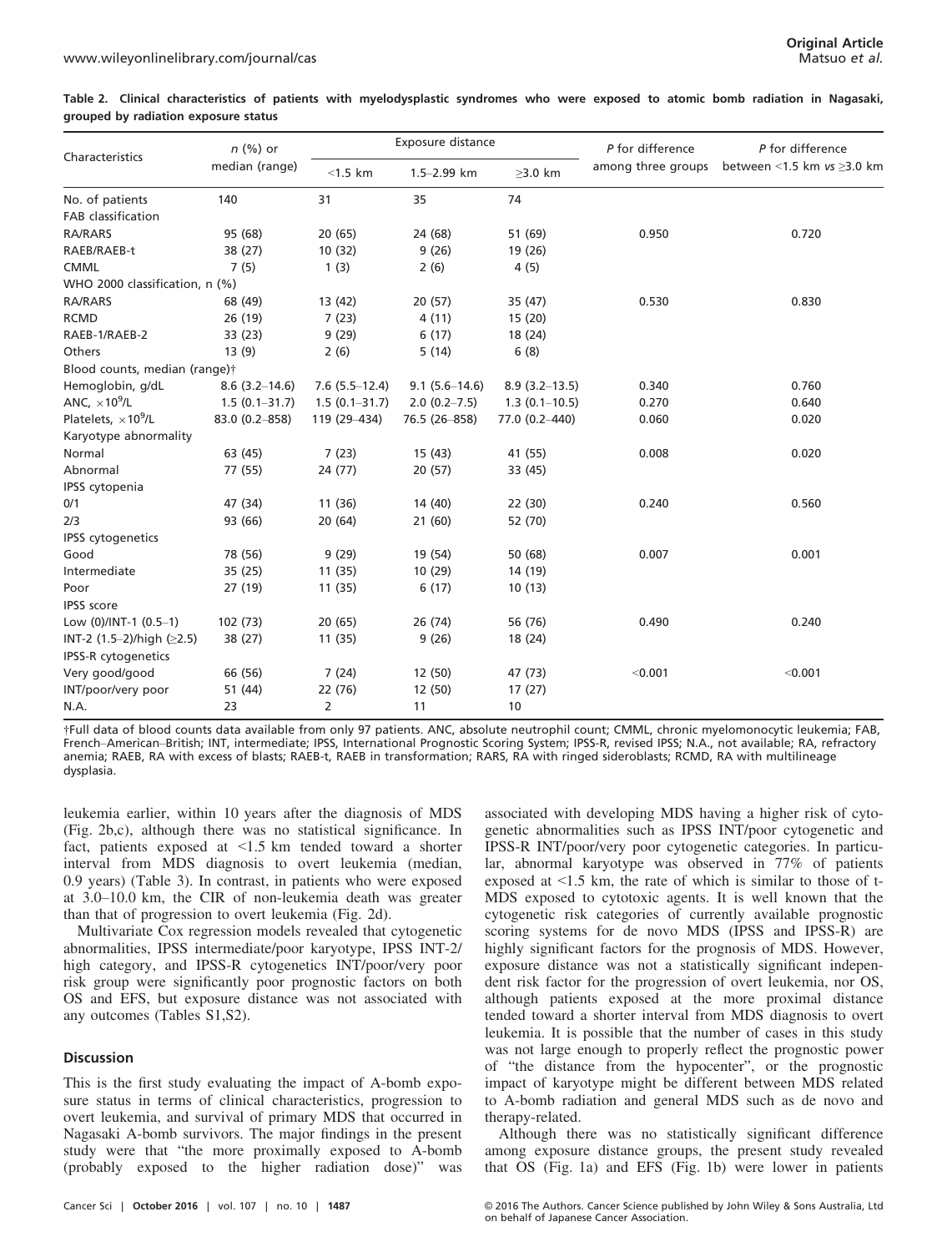Table 3. Summary of outcomes in patients with myelodysplastic syndromes (MDS) who were exposed to atomic bomb radiation in Nagasaki, grouped by radiation exposure status

|                                                    |                     |                               | P for difference $<$ 1.5 |                          |                  |  |
|----------------------------------------------------|---------------------|-------------------------------|--------------------------|--------------------------|------------------|--|
| Outcome                                            | Total ( $n = 140$ ) | $<$ 1.5 km ( <i>n</i> = 31)   | 1.5–2.99 km ( $n = 35$ ) | ≥3.0 km ( <i>n</i> = 74) | $vs \geq 3.0$ km |  |
| Progression to overt leukemia,<br>$n$ (% of total) | 47 (34)             | 12 (39)                       | 14 (40)                  | 21 (28)                  | 0.30             |  |
| Deaths, n (% of total)                             | 106 (76)            | 24 (77)<br>26 (74)<br>56 (76) |                          |                          | 0.85             |  |
| Cause of death, n (% of deaths)                    |                     |                               |                          |                          |                  |  |
| Leukemia or leukemia-related<br>comorbidities      | 44 (31)             | 12 (50)                       | 11 (42)                  | 21 (38)                  | 0.39             |  |
| MDS or MDS-related comorbidities                   | 29 (21)             | 7(29)                         | 7(27)                    | 15(27)                   |                  |  |
| Other diseases                                     | 33 (24)             | 5(21)                         | 8(31)                    | 20(36)                   |                  |  |
| Time from diagnosis to outcome, years              |                     |                               |                          |                          |                  |  |
| To last follow-up, median (range)                  | $3.2(0.1 - 21.0)$   | $3.7(0.2-17.3)$               | $3.5(0.1-18.3)$          | $3.1(0.1 - 21.0)$        | 0.75             |  |
| To overt leukemia, median (range)                  | $1.2(0.1-11.7)$     | $0.9(0.1 - 8.0)$              | $1.3(0.1-11.7)$          | $1.2(0.1-10.8)$          | 0.60             |  |
| Probability of outcomes, %                         |                     |                               |                          |                          |                  |  |
| 10-year OS <sup>+</sup> (95% CI)                   | $24.8(17.1 - 33.2)$ | $16.1(4.5-34.1)$              | 24.4 (10.3–41.6)         | 28.2 (17.5–39.8)         |                  |  |
| Final OS <sup>+</sup> (95% CI)                     | $5.0(1.5-12.1)$     | $\mathbf{0}$                  | $4.9(0.4-19.7)$          | $6.5(1.4-17.6)$          | 0.66             |  |
| 10-year EFS: (95%Cl)                               | $23.4(16.1-31.7)$   | $11.4(2.2 - 29.1)$            | $22.0(9.2 - 38.2)$       | 28.4 (17.7-40.0)         |                  |  |
| Final EFS: (95% CI)                                | $5.2(1.5-12.3)$     | $\mathbf{0}$                  | $4.4(0.3-18.1)$          | $6.7(1.4-18.0)$          | 0.55             |  |
| 5-year CIR-L§ (95% CI)                             | $29.5(21.9-37.5)$   | 34.1 (17.5–51.6)              | $37.5(20.8 - 54.2)$      | 23.9 (14.7–34.3)         |                  |  |
| 10-year CIR-L§ (95% CI)                            | 35.4 (27.0–43.9)    | 44.4 (23.6–63.4)              | 41.1 (23.5–58.0)         | 29.5 (18.9-40.9)         |                  |  |
| Final CIR-L§ (95% CI)                              | 37.8 (29.1-46.6)    | 44.4 (23.6–63.4)              | $45.5(26.3-62.9)$        | 31.7 (20.5-43.4)         | 0.29             |  |

†Overall survival (OS) was censored at the time of death or last follow-up. ‡Event-free survival (EFS) was censored at the time of death, progression to overt leukemia, or last follow-up, whichever occurred first. §Cumulative incidence rate (CIR) was censored at the time of progression to overt leukemia or last follow-up, whichever occurred first, considering death without progression to overt leukemia as a competing event. CI, confidence interval; CIR-L, cumulative incidence rate of leukemia.



Fig. 1. Kaplan–Meier curves for overall survival (OS) (a) and event-free survival (EFS) (b) in three groups of patients with myelodysplastic syndromes who were directly exposed to the Nagasaki atomic bomb, grouped according exposure distance.

exposed at <1.5 km than those exposed >1.5 km, in particular at the time of approximately 10 years follow-up. This may reflect in part the difference in the interval from MDS diagnosis to overt leukemia among exposure distance groups (Table 2, Fig. 2), which may be due to the higher frequency of abnormal karyotype and the poorer cytogenetic abnormalities in those exposed at <1.5 km than those in other categories (Table 2).

Few studies have investigated the clinical characteristics of primary MDS after accidental radiation exposure. Recently, Gluzman et  $al$ .<sup>(17)</sup> reported data on MDS among clean-up workers who were exposed to radiation at the Chernobyl nuclear power plant accident during 1986–1987 (exposure dose range, 0.075–0.25 Gy). They diagnosed 23 MDS and five CMML cases based on the WHO classification during 1996– 2012, but did not assess the effect of exposure dose on the clinical course. Instead, they reported that 15.2% of AML cases were accompanied with myelodysplasia, contrary to 1.5% in those among the non-exposed population, suggesting

that overt AML developed more frequently following preceding MDS among the Chernobyl clean-up workers. This is an important point of view because researchers of the University of Chicago (Chicago, IL, USA) reported approximately 70% patients with t-AML had characteristics of myelodysplasia, regardless of the treatment content.<sup> $(18)$ </sup> In the present study, we found that 34% of MDS transformed into AML. The rate was greater in those exposed at <3.0 km (40%) than those exposed  $\geq$ 3.0 km (28%), and the overall CIR-L of MDS was higher in those exposed proximally than those exposed distally (Table 3, Fig. 1c), although the differences were not statistically significant. These suggest that exposure to the higher A-bomb radiation may induce MDS clinically resembling t-MDS.

Many studies investigated t-MDS after radiotherapy alone. However, its prognostic impact on t-MDS has been controversial. Smith et al. reported 306 patients with t-MDS/t-AML in Chicago, including 28 with t-MDS who underwent radiotherapy alone. They reported that 86% of t-MDS/t-AML patients who underwent radiotherapy alone had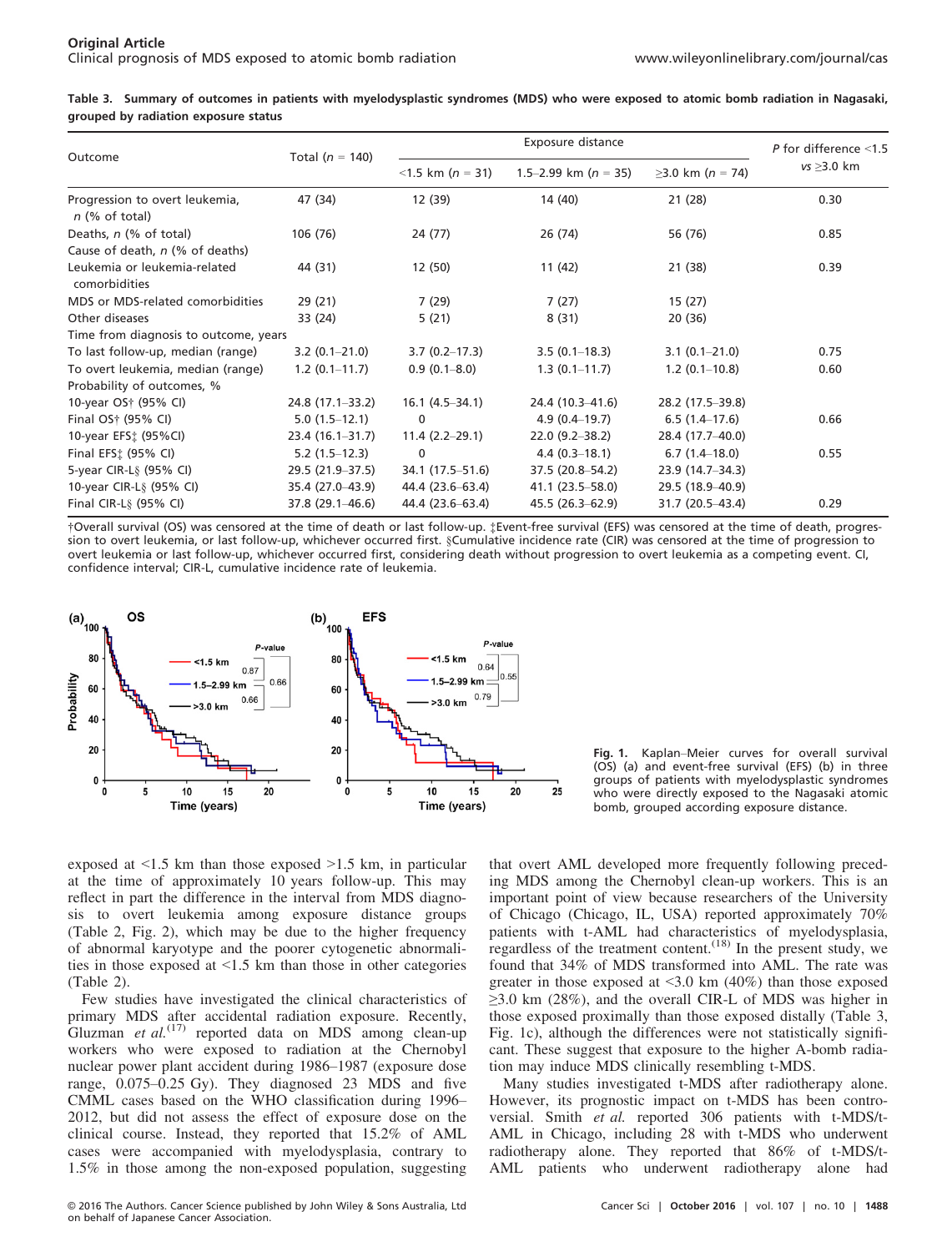

Fig. 2. Cumulative incidence rate curves for leukemic transformation (CIR-L) in three groups of patients with myelodysplastic syndromes who were directly exposed to the Nagasaki atomic bomb, grouped according exposure distance (a). CIR-L and cumulative incidence of non-leukemia death in those exposed at <1.5 km (b), <1.5–2.99 km (c), and  $\geq$ 3.0 km (d).

chromosome abnormalities and 39% of t-MDS who underwent radiotherapy alone progressed to t-AML.<sup>(18)</sup> However, they found no significant difference in the clinical course between t-MDS patients who underwent radiotherapy alone and those with de novo MDS. A recent German study reported that, among patients with t-MDS following treatment with radioiodine alone for thyroid diseases, 80% had an abnormal karyotype, 48% were in the higher risk IPSS category (INT-2/high), and 33% of cases had transformed into AML.<sup>(19)</sup> However, their OS was not different to de novo MDS. A US study also reported that 51% of patients with t-MDS after radiotherapy alone had chromosomal abnormality and the OS rate was poor (38%), but the OS rate was, again, not different from de novo MDS.<sup>(20)</sup> Taken together, these previous studies suggest that radiation exposure is undoubtedly associated with the development of MDS having unfavorable karyotype, and that the cytogenetic risk, not morphological subclassification nor previous therapy, would determine the clinical course of  $t$ - $MDS$ .<sup>(21,22)</sup>

MDS may lead to the importance of genetic abnormalities themselves in determining the biological and clinical characteristics of either de novo or t-MDS. Somatic mutations of RUNX1, TP53, EZH2, ETV6, ASXL1, and other many genes are identified as being potentially related to pathogenesis of MDS and leukemic transformation.<sup> $(23-25)$ </sup> Among those, RUNX1 mutation was already reported to be frequently observed  $(46%)$  in MDS patients among A-bomb survivors.<sup>(26)</sup> The TP53 mutation may be another candidate mutation for radiation-induced MDS, because several studies reported the association with complex chromosomal abnormalities, leukemic transformation, and a worse prognosis.(27,28) Nevertheless, one by one mutation cannot explain MDS among A-bomb survivors, because more than 70% of those proximally exposed to the A-bomb had extremely complex karyotype (see appendix in our previous report).<sup> $(12)$ </sup> Ionizing radiation is a known carcinogen and the great sensitivity of the hematopoietic tissue has been reported since the beginning of this century.

The importance of cytogenetic abnormalities on outcome of

Cancer Sci | October 2016 | vol. 107 | no. 10 | 1489 © 2016 The Authors. Cancer Science published by John Wiley & Sons Australia, Ltd on behalf of Japanese Cancer Association.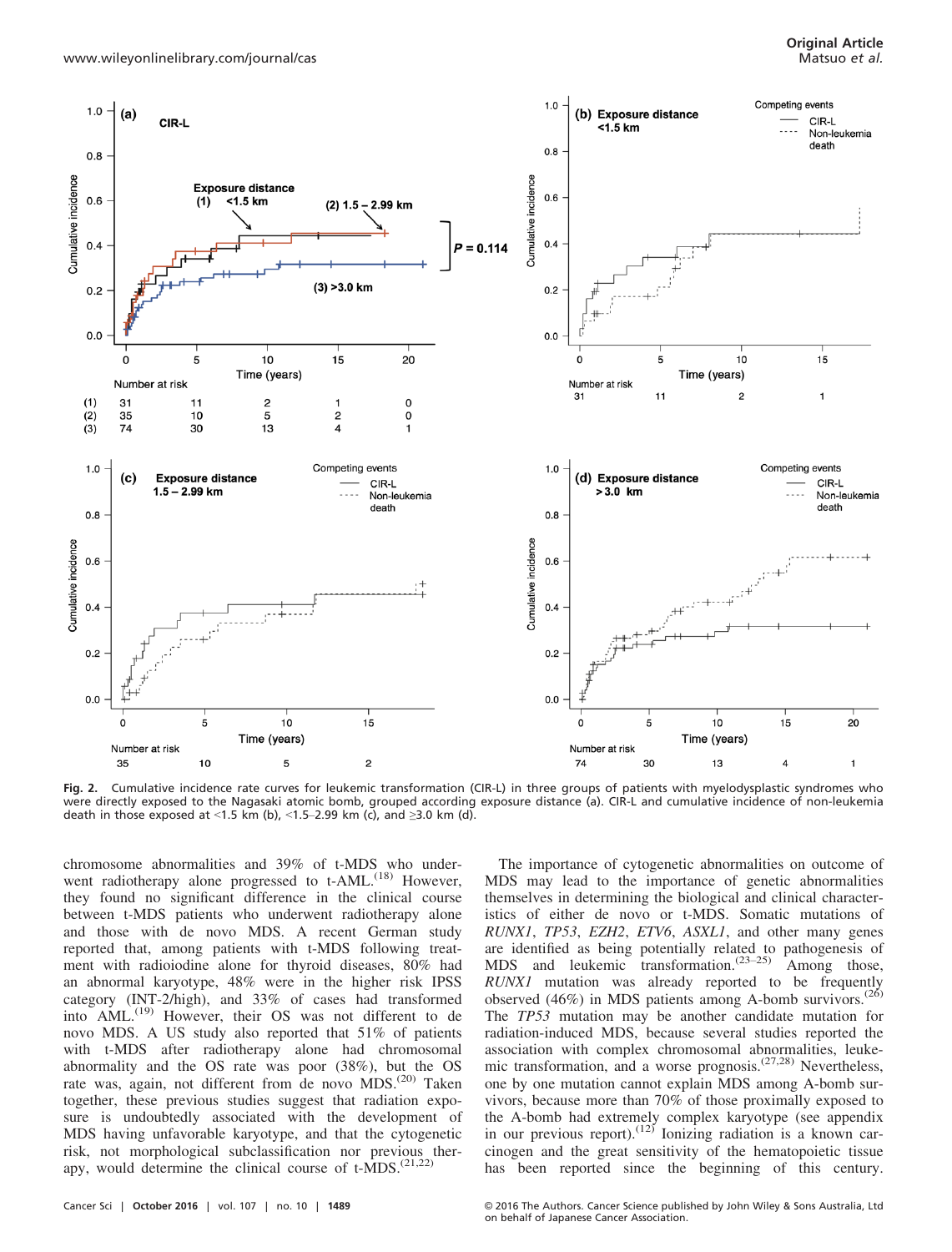Chromosomal instabilities due to A-bomb radiation may cause a variety of random genetic and/or epigenetic alterations<sup>(29)</sup> including driver mutations for  $MDS$ ,  $(24)$  age-related changes on hematopoietic stem cells,<sup>(30)</sup> and in the bone marrow microenvironment.(31)

Ethnic differences between Asian and non-Asian patients were reported in the clinical characteristics of de novo MDS; RA among Asian patients tended to occur at a younger age, and more likely to have severe cytopenia and less cytogenetic aberrations, but had better prognosis than non-Asian patients.<sup>(32,33)</sup> However, it was difficult to discuss the effect of ethnic differences on the results in our study, because the patients were special in that they were exposed to A-bomb radiation, and age at diagnosis was older than that of the Japanese patients in the previous study. $(32)$  Also, the period of diagnosis in this study (only including those diagnosed after 1985) was different from the previous reports that included those diagnosed since the  $1970s^{(32)}$  In this regard, further work is needed to extend our results to those in other ethnic groups.

The limitations of this study were that the sample size was too small and clinical data available were insufficient to evaluate the prognostic power of "the distance from the hypocenter", IPSS, and IPSS-R because of the retrospective study design. Treatment information was not available, either, which may influence the outcomes. Although data of leukemic transformation and deaths were obtained based on databases of cancer registries and ABDI, follow-up information were also insufficient. To overcome these limitations, long-term, prospective observation of the prognosis of MDS, in particular the transformation to AML, are warranted. This is because the most recent incidence analysis of leukemia among A-bomb survivors found that a significant excess incidence rate due to radiation was observed only for AML.<sup>(34)</sup> Whether the proportion of AML transformed from MDS among AML in A-bomb survivors is increasing or not is our next concern.

In conclusion, this study showed that the greater dose of A-bomb radiation was not directly associated with poor prognosis of MDS, but was associated with developing poor cytogenetic abnormalities in MDS, which might consequently lead to transformation to overt leukemia and the poor prognosis of MDS among survivors. Atomic bomb survivors are unique in

#### References

- 1 Bennett JM, Catovsky D, Daniel MT et al. Proposals for the classification of the myelodysplastic syndromes. Br J Haematol 1982; 51: 189-99.
- 2 Mauritzson N, Albin M, Rylander L et al. Pooled analysis of clinical and cytogenetic features in treatment-related and de novo adult acute myeloid leukemia and myelodysplastic syndromes based on a consecutive series of 761 patients analyzed 1976–1993 and on 5098 unselected cases reported in the literature 1974–2001. Leukemia 2002; 16: 2366–78.
- 3 Brunning RD, Matutes E, Flandrin G et al. Acute myeloid leukaemias and myelodysplastic syndromes, therapy related. In: Jaffe ES, Harris NL, Stein H, Vardiman JW, eds. WHO Classification of Tumours Pathology and Genetics of Tumours of Haematopoietic and Lymphoid Tissues. Lyon, France: IARC Press, 2001; 89–91.
- 4 Vardiman JW, Arber DA, Brunning RD et al. Therapy-related myeloid neoplasm. In: Swerdlow SH, Campo E, Harris NL, et al., eds. WHO Classification of Tumours of Haematopoietic and Lymphoid Tissues. Lyon, France: IARC Press, 2008; 127–9.
- 5 Greenberg P, Cox C, LeBeau MM et al. International scoring system for evaluating prognosis in myelodysplastic syndromes. Blood 1997; 89: 2079– 88.
- 6 Greenberg PL, Tuechler H, Schanz J et al. Revised international prognostic scoring system for myelodysplastic syndromes. Blood 2012; 120: 2454–65.

terms of developing primary MDS over 40 years after exposure to a wide range of radiation doses, from low to high 4 Gy or greater on the whole body, at one time, directly, and externally. Results of the clinical courses would provide a better understanding for those with t-MDS after radiation therapy alone in clinical practice.

#### Acknowledgments

We thank all the staff of the ABDI Nagasaki atomic bomb survivor database and the Nagasaki Prefecture Cancer Registry. This work was supported by a Grant-in-Aid for Scientific Research by the Ministry of Education, Culture, Sports, Science, and Technology, Japan (Research Project No. 23590829 and No. 26461426) and the Program of the network-type joint Usage/Research Center for Radiation Disaster Medical Science of Hiroshima University, Nagasaki University and Fukushima Medical University.

#### Disclosure Statement

The authors have no conflict of interest.

#### Abbreviations

| ABDI          | Atomic Bomb Disease Institute                    |
|---------------|--------------------------------------------------|
| A-bomb        | atomic bomb                                      |
| СI            | confidence interval                              |
| <b>CIR</b>    | cumulative incidence rate                        |
| CIR-L         | CIR of leukemic transformation                   |
| <b>EFS</b>    | event-free survival                              |
| <b>FAB</b>    | French-American-British                          |
| <b>INT</b>    | intermediate                                     |
| <b>IPSS</b>   | International Prognostic Scoring System          |
| <b>IPSS-R</b> | revised IPSS                                     |
| <b>MDS</b>    | myelodysplastic syndrome                         |
| <b>NPCR</b>   | Nagasaki Prefecture Cancer Registry              |
| OS            | overall survival                                 |
| R A           | refractory anemia                                |
| RAEB          | RA with excess blasts                            |
| RAEB-t        | RAEB in transformation                           |
| <b>RARS</b>   | RA with ringed sideroblasts                      |
| <b>RCMD</b>   | refractory cytopenia with multilineage dysplasia |
| t-AML         | therapy-related acute myeloid leukemia           |
| t-MDS         | therapy-related MDS                              |

- 7 Malcovati L, Germing U, Kuendgen A et al. Time-dependent prognostic scoring system for predicting survival and leukemic evolution in myelodysplastic syndromes. J Clin Oncol 2007; 25: 3503–10.
- 8 Aul C, Bowen DT, Yoshida Y. Pathogenesis, etiology and epidemiology of myelodysplastic syndromes. Haematologica 1998; 83: 71–86.
- 9 West RR, Stafford DA, Farrow A, Jacobs A. Occupational and environmental exposures and myelodysplasia: a case–control study. Leuk Res 1995; 19: 127–39.
- 10 Gundestrup M, Klarskov Andersen M, Sveinbjornsdottir E, Rafnsson V, Storm HH, Pedersen-Bjergaard J. Cytogenetics of myelodysplasia and acute myeloid leukaemia in aircrew and people treated with radiotherapy. Lancet 2000; 356: 2158.
- 11 Pearce MS, Salotti JA, Little MP et al. Radiation exposure from CT scans in childhood and subsequent risk of leukaemia and brain tumours: a retrospective cohort study. Lancet 2012; 380: 499–505.
- 12 Iwanaga M, Hsu WL, Soda M et al. Risk of myelodysplastic syndromes in people exposed to ionizing radiation: a retrospective cohort study of Nagasaki atomic bomb survivors. J Clin Oncol 2011; 29: 428-34.
- 13 Simon SL, Linet MS. Radiation-exposed populations: who, why, and how to study. Health Phys 2014; 106: 182–95.
- 14 Jo T, Horio K, Shigematsu K. Impact of Nagasaki atomic bomb exposure on myelodysplastic syndrome patients who are treated with azacitidine. Anticancer Res 2015; 35: 2929–33.